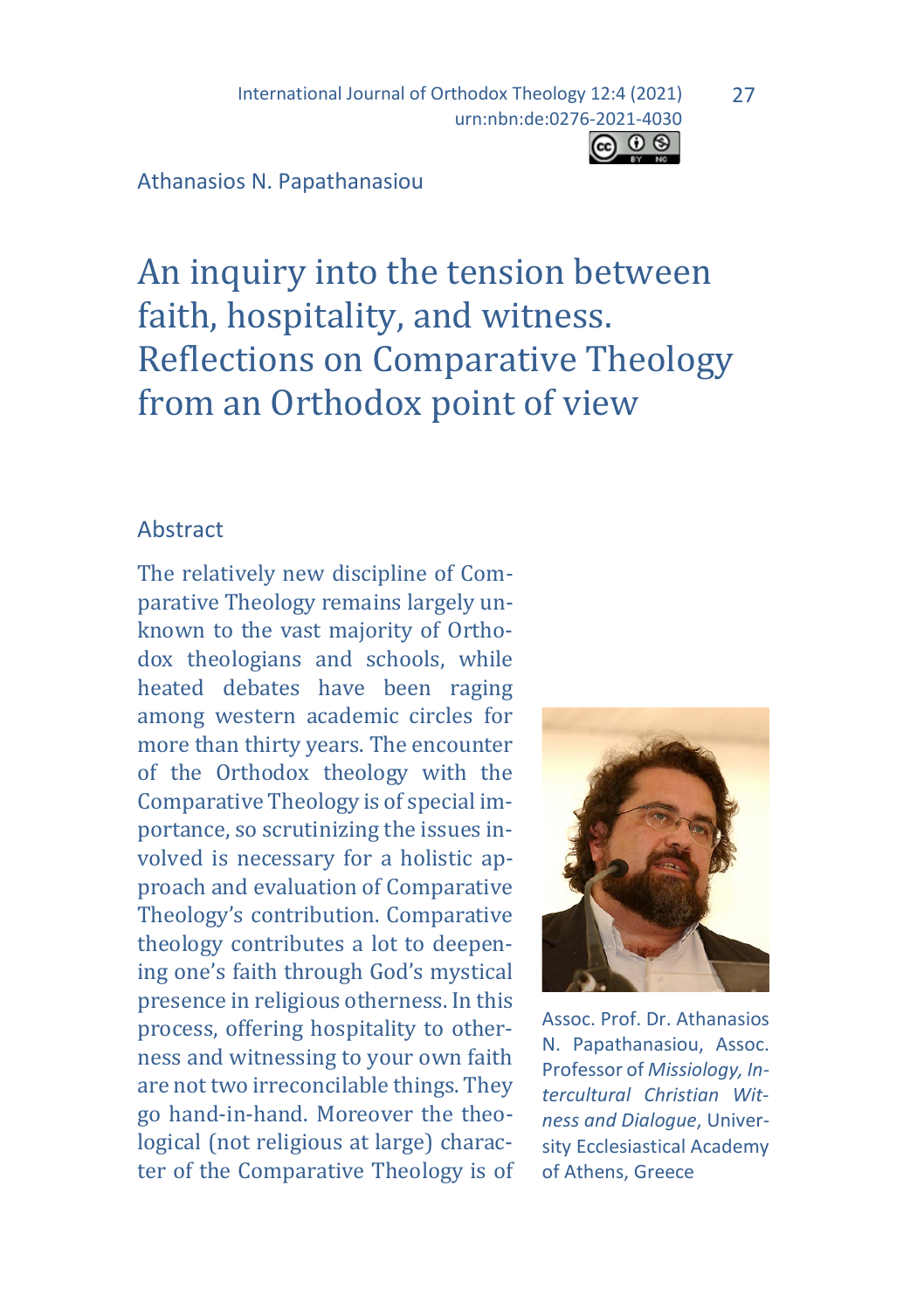crucial importance, since it brings to the fore the importance of the quest of truth without restricting itself to a merely descriptive role.

# Keywords

Comparative theology, theology of religions, witness, mission, dialogue, intercultural theology

# **1 Introduction**

I have the impression that the discipline of Comparati[ve](#page-1-0) Theology has been *terra incognita* for many Orthodox so far.1 Heated debates have been raging among western academic circles for more than thirty years. Happily enough, some Orthodox theologians have engaged themselves recently; nevertheless the whole issue still remains largely unknown to the vast majority of Orthodox theologians and schools. I personally had the chance to come across Comparative Theology almost twenty years ago, in the framework of my work on Missiology. And I thankfully recall that my actual involvement in the discussion was due to Professor Norbert Hintersteiner, who encouraged Orthodox participation and urged Professor Ulrich Winkler to invite me to contribute an article to the ongoing discussion in 2013 (Papathanasiou 2013; Papathanasiou 2014).

It is certainly understandable that, for those who are already aware of Comparative Theology, it is rather tiresome to listen

<span id="page-1-0"></span>j 1 This study expands the paper "Comparative Theology and the Orthodox: An inquiry into the tension between faith and the religious other, differences and dichotomies", which I delivered at the International Conference "Eastern Orthodoxy and Inter-Religious Encounter in a Secular Age", organized by the Volos Academy for Theological Studies and the Department of Theology and Religion, University of Exeter in Volos, Greece, 15-16 September 2017.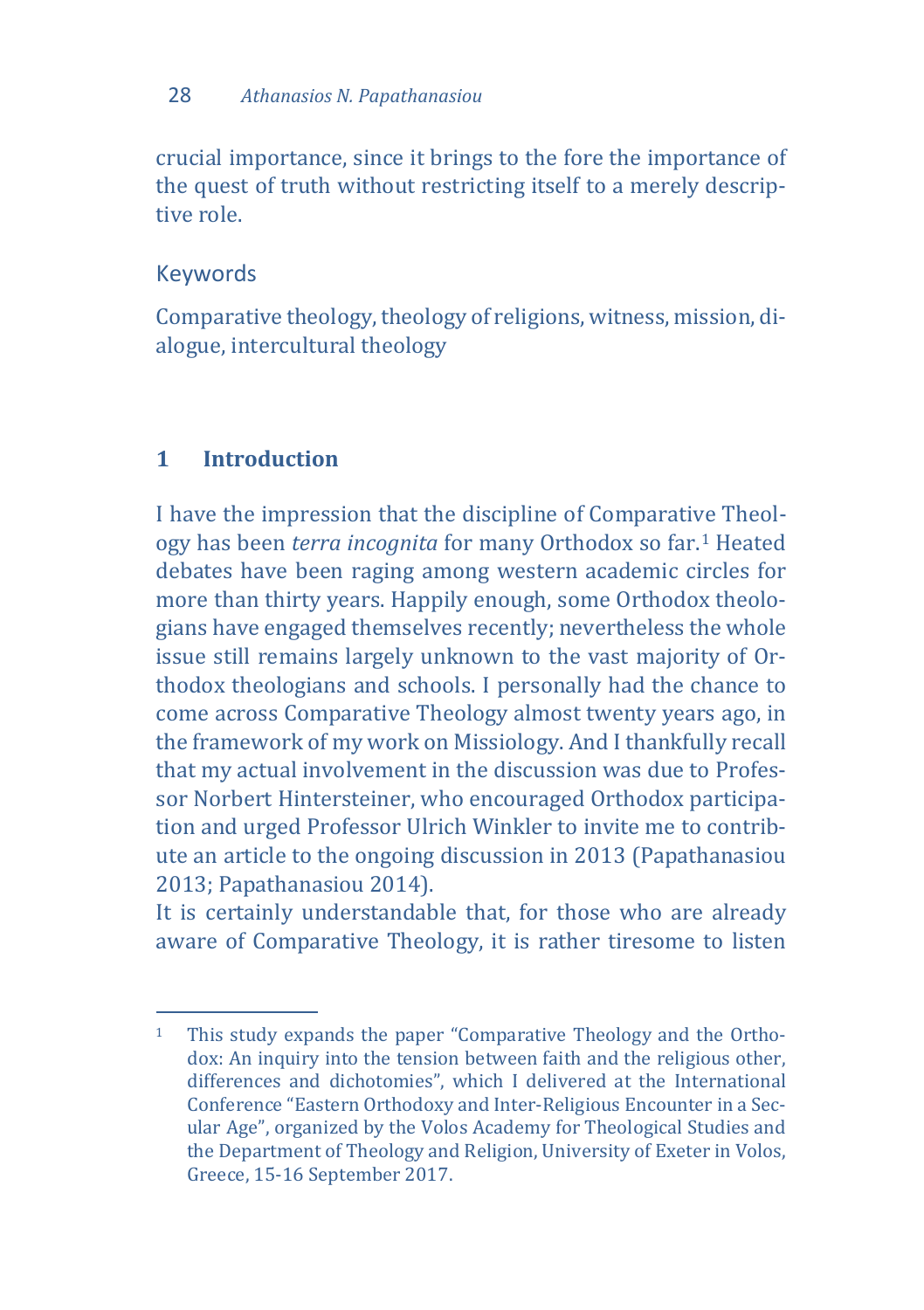again and again to the history and basic presuppositions of Comparative Theology. Yet I feel obliged to delineate both (its history and basic presuppositions), not only for the sake of those who may be less informed, but also because scrutinizing the issues involved is necessary for a holistic approach and evaluation of the Comparative Theology.

## **2 On the openness of Faith**

To be precise, the Comparative Theology we are dealing with is called "new" comparative theology, in juxtaposition to older attempts at a theological approach tο other religions between the 17th and 19th centuries. The term *comparative theology* seems to have appeared as early as 1699 in James Garden's (1645–1726) work. It referred to intra-Christian encounters yet in search of common ground, thus anticipating the interreligious compara-tive meeting (Maggioni [2](#page-2-0)016, 115-118).<sup>2</sup> No doubt, the encounter with the religious other has conditioned the opening-up of the Church to the world from her very beginning. Different attitudes such as participation in research, dialogue, debate, missionary translations and contextualization have ceaselessly taken place in history and very often have shed light on the other's identity and helped the self-understanding of each part (Hintersteiner 2007, 468).

New Comparative Theology was proposed mainly by the Roman Catholic professor Francis Clooney (as well as his colleague James Fredericks) toward the end of the 1980s. Ever since, it has been the subject of both lively elaboration and vigorous contro-

<span id="page-2-0"></span> $2^{\circ}$ <sup>2</sup> Maggioni presents the work of many "fore-runners" of the Comparative Theology even since the Middle-Ages (Pietro Lorenzo Maggioni, "Comparative Theology: Toward a Semiotic Theological Foundation", PhD diss., Graduate School of Arts and Sciences of Georgetown University, Washington DC., 2016, pp. 119-134).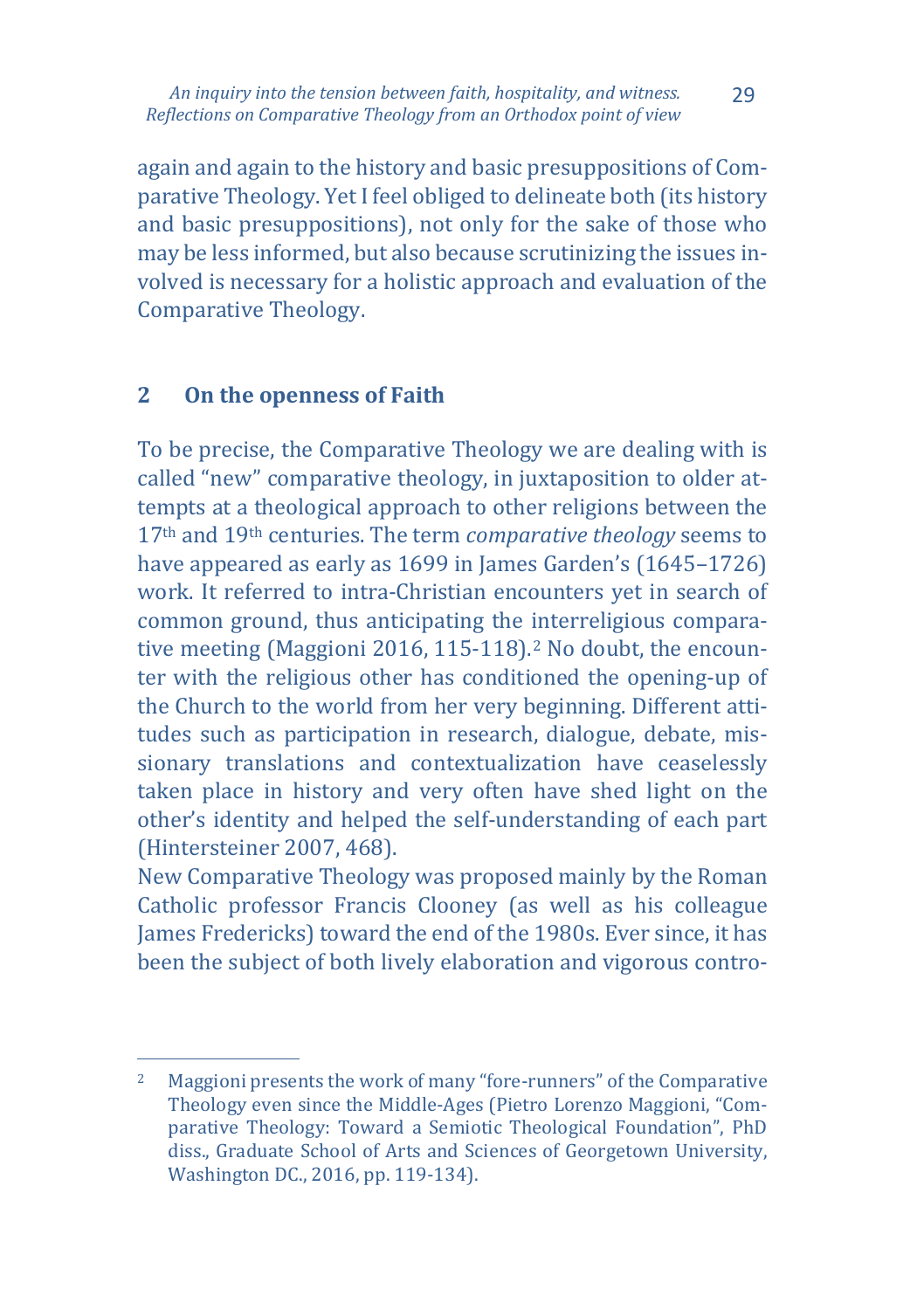versies (Ray 2014, 50-67). In any case, it is broadly acknowledged that the readiness of the comparative theologian to host certain, palpable elements of the religious other, and draw insights from them, can serve the interreligious encounter as well as the deepening of the religious experience.

Τhe founding concept of Comparative Theology has been that a theologian with a certain confessional affiliation embarks on a critical and *sui generis* comparison between two religious traditions; the home tradition and another. The term "confessional" here means that the agent of the comparison shares a certain faith; it means nothing negative such as fanaticism or intolerance. The existence of faith has to do precisely with the *theological* nature of Comparative Theology, which is apparently different from the manifested neutrality of comparative religion and the alleged apathy of the religious studies. For confessional comparative theologians, theology is better

equipped to understand the foundational existential dimensions of faith in other religious traditions than the supposedly neutral stance of religious studies can. […] Comparative theology does not solely aim for the appropriate representation of other religions but is faced with questions as to the *meaning* of these other faiths: What do they mean to their followers, and what do they mean to comparative theologians?[3](#page-3-0) (Gruber and Winkler 2014, 7).

I absolutely agree with Perry Schmidt-Leukel, that

to bracket or exclude the implications of one's own religious presuppositions would once again mean to fall back into the business of a purely phenomenological comparison – and

<span id="page-3-0"></span> $\overline{3}$ As it has been noticed, "The main difference between the new direction and the past comparative theology is that, formerly, engagement with another tradition had no purpose with respect to one's own religion […]. The goal of comparing theologies was not to understand one's own religion and ultimately to understand God better" (Daria Schnipkoweit, "Response to Jeannine Hill Fletcher: Is there a natural (Catholic) Comparative Theology?", *Studies in Interreligious Dialogue* 24, no.1, 86-90, 2014, p. 87).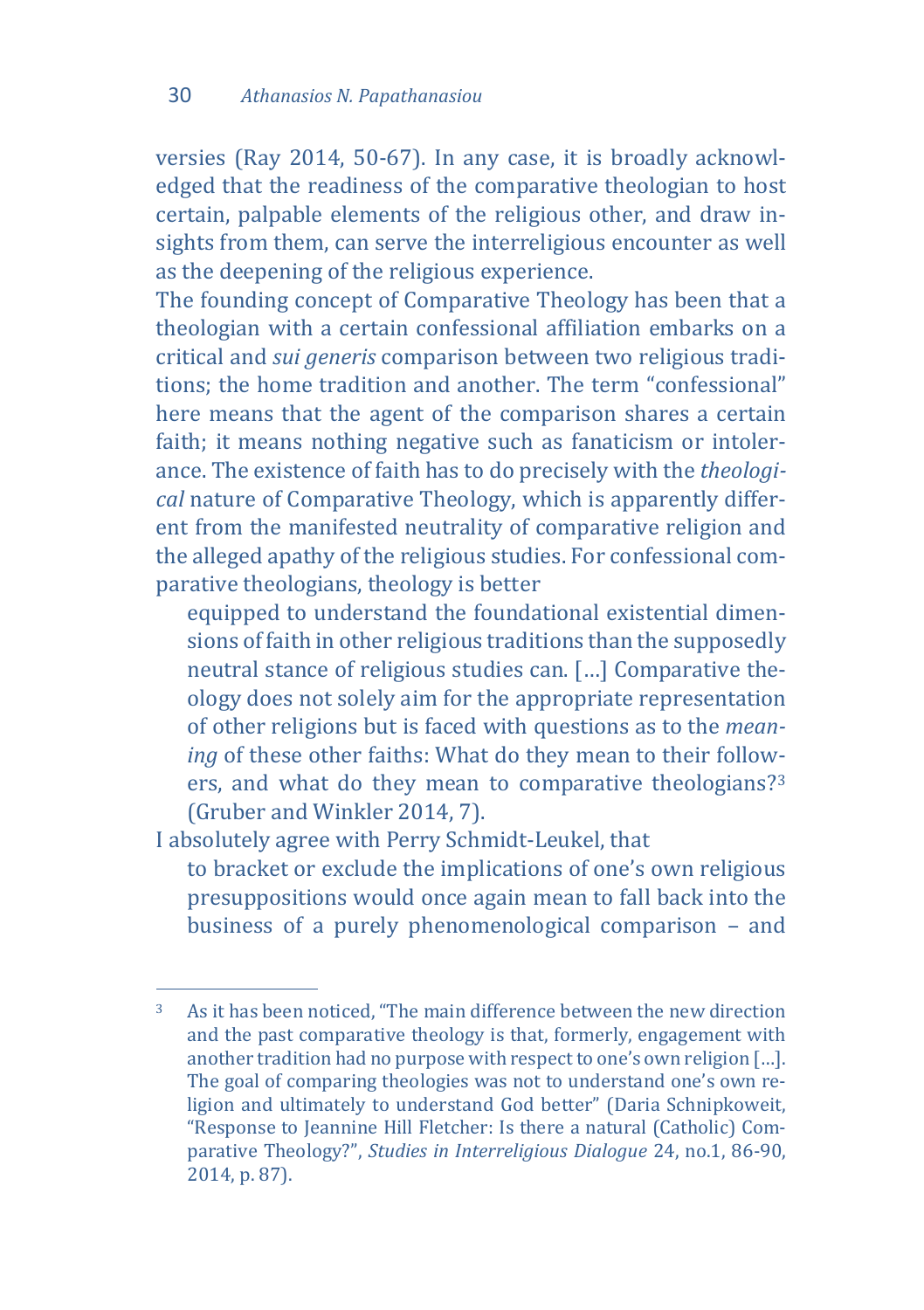apart from that, there are good reasons to doubt whether such a bracketing is possible at all (Schmidt-Leukel 2009, 102).

The work of Comparative Theology has some very special features and is highly textual. The comparative theologian does not deal with major religious ideas and convictions, but focuses on details which he/she intuitively finds in the texts of each religion. In this procedure (which implies discovery of similarities as well as of differences), comparative theologians expect to deepen the understanding of his/her own faith. Clooney claimed that Comparative Theology

Is a theological discipline confident about the possibility of being intelligently faithful to tradition even while seeking fresh understanding outside that tradition […]. Rarely, if ever, will comparative theology produce new truths, but it can make possible new insights into familiar and even revered truths, a[nd](#page-4-0) new ways of receiving those truths (Clooney 2010, 11, 112). <sup>4</sup>

However, this point of view (the confessional) represents only one of the major currents within the Comparative Theology discourse. Another major current may be so-called non-confessional or meta-confessional, which, in few words, conceives of Comparative Theology as a quest, as a means to discover new truths (Cornille 2019, 9-42).<sup>5</sup> In my opinion, however, the starting point for both currents is the existence of a certain faith or a

<span id="page-4-0"></span>j <sup>4</sup> Cf. Catherine Cornille, "The confessional nature of Comparative Theology". *Studies in Interreligious Dialogue* 24, no.1: 9-17, 2014. DOI: 10.2143/SID.24.1.3040771, pp. 9-17. Athanasios N. Papathanasiou, "Is Comparative Theology Orthodox?", *Studies in Interreligious Dialogue* 24, no.1, 2014, pp. 104-118, p. 108.

<span id="page-4-1"></span><sup>5</sup> Notewothy, Keith Ward makes a sharp distinction between confessional theology and comparative theology (Keith Ward, *Religion and Revelation: A Theology of Revelation in the Word's Religions*, Oxford: Oxford University Press 1994, p. 40). Clooney remarks that gradually Ward seems to blur this distinction (Francis X. Clooney, *Hindu God, Christian God: How Reason Helps Break Down the Boundaries between Religions,*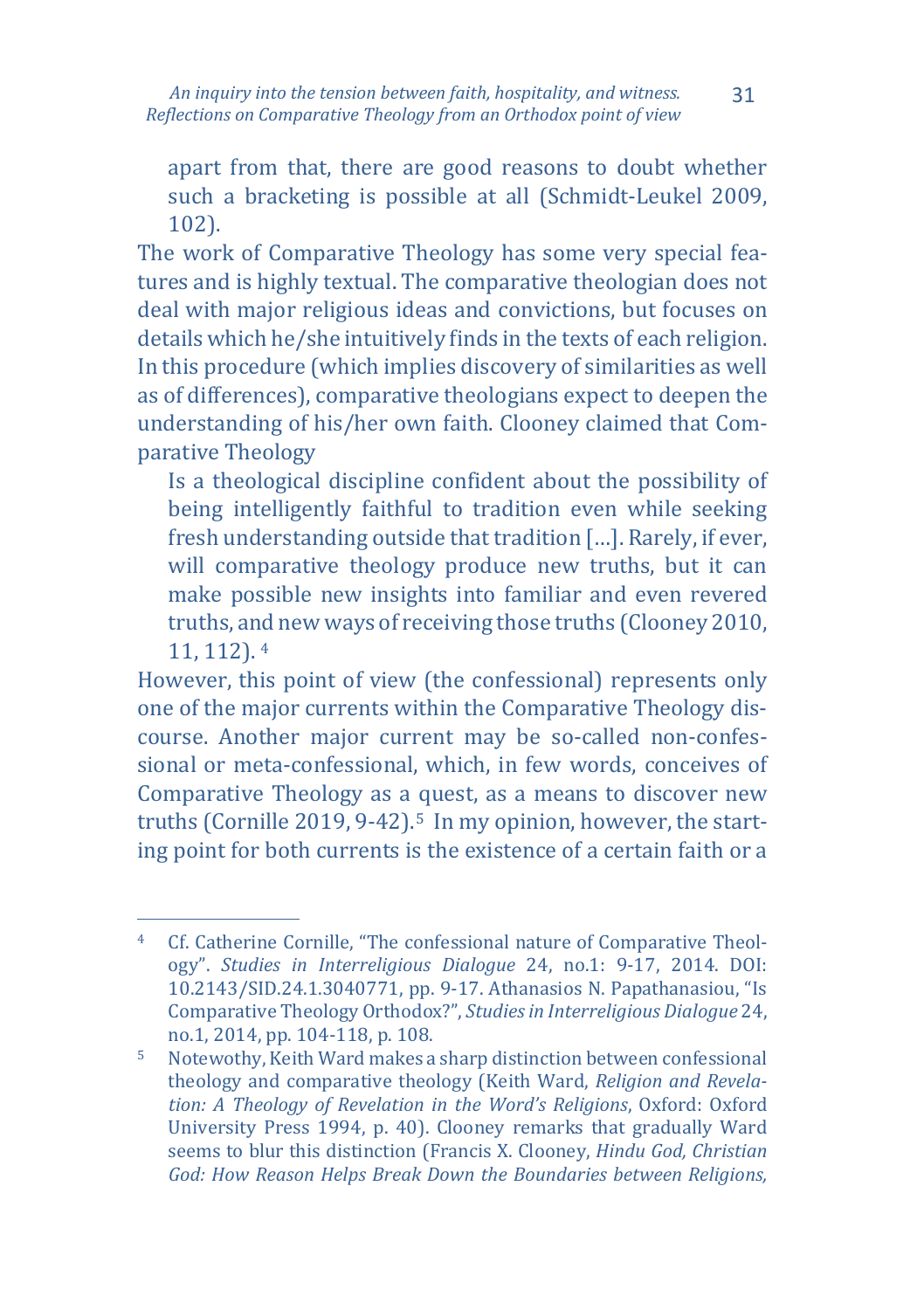certain conviction, even a non-religious conviction. So, I think that there is no real dichotomy between the confessional and non-confessional currents. And I will explain why. A primary characteristic of Comparative Theology is its renowned vulnerability

We move from reading at a distance, with a professional control that correctly and necessarily prizes detachment, toward a submission to these texts, immersion finally in a double reading that makes us vulnerable to the realities of God and self as imagined by the authors. […] We are left in a vulnerable, fruitful learning state, engaging these powerful works on multiple levels and, paradoxically, learning more while mastering less; we have more teachers and fewer masters (Clooney 2008, 22, 209).

The notion of starting point is very important, because humans are not mere objects without spiritual orientation or even without ideological coordinates which elevate humans to beings which interrogate and interpret the world and the life. But the starting point can never be *a priori* taken for granted as the final point! This is an ecumenical anthropological truth, especially vibrant in the case of Comparative Theology, no matter how contradictive it may sound as far as its confessional character is concerned. Comparative theologians act on the basis of their personal faith; at the same time however they are ready to move beyond any self-confinement which actually keeps them alienated from the religious other. This is exactly the source of their vulnerability! In Marianne Moyaert's words,

comparative theologians engage in crossing borders, moving back and forth between one's own tradition and the strange religious tradition, allowing themselves to be truly immersed in both. […] As go-betweens, they invest in learning from the other, accepting that this also entails disturbing experiences

j

Oxford: Oxford University Press, 2001, p. 26). Needless to say, Clooney's theology merges Ward's two poles (confessional and comparative theologies) into one prospect and discipline.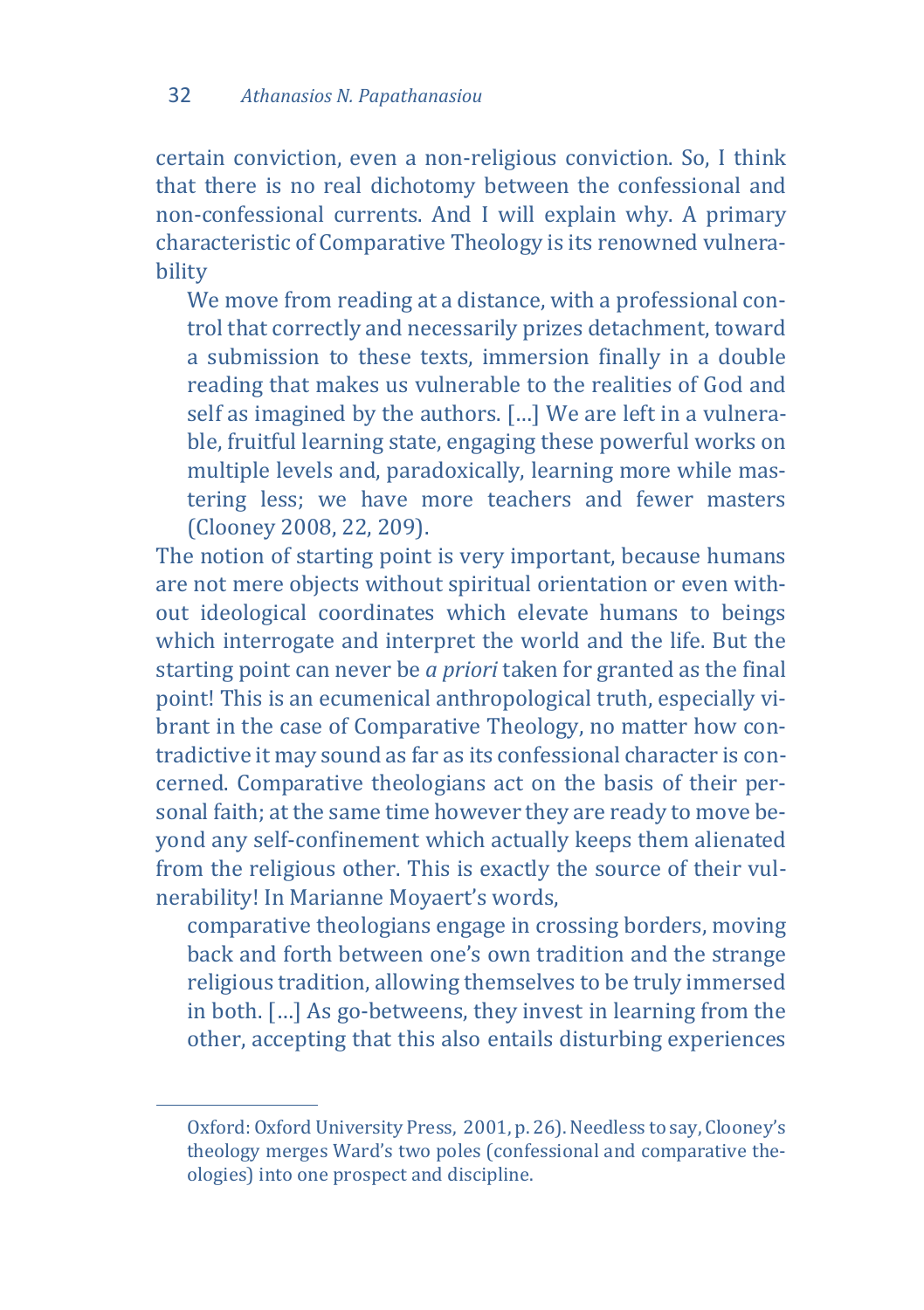of alienation, disenchantment, and friction (Moyaert 2012, 8).[6](#page-6-0)

Thus, the vulnerability of comparative work is genetically connected with the possibility of change. "Ιt is altogether possible that the starting point may not be left untouched, but may be reappropriated", as t[he](#page-6-1) confessional James Fredericks has put it (Fredericks 1999, 9).7 This acknowledgment is not far from what Keith Ward aptly notes. Τhe thinker –he says– has to be "prepared to revise beliefs if and when it comes to seem neces-sary" (Ward 1994, 4[8](#page-6-2))<sup>8</sup>, provided that the thinker has real concern for the meaning of life, I would add.

This perspective somehow reminds us of Hans Georg Gadamer's "fusion of horizons", meaning the transformation of the reader as a result [o](#page-6-3)f his/her penetration in a text (Gadamer 32013, 350, 415, 601).9 Clooney asserts that the comparative theologian experiences a tension when entering the texts, and thus he encounters Gadamer who claims that agony and antagonism interweaves in the work of translation (Gadamer 32013,405, 420). However it has been noted that for Clooney the tension in the interreligious reading is a creative one, so his own approach has a decisively positive orientation (Hedges 2016, 7). I believe that exactly the longing for creativity, for deeper understanding of the faith, conditions vulnerability.

<span id="page-6-0"></span> $6<sup>1</sup>$ <sup>6</sup> See also important clarifications by Perry Schmidt-Leukel, *Transformation by Integration. How Inter-faith Encounter Changes Christianity* (London: SCM Press 2009), pp. 102-103. Cf. Anita C. Ray. "(Re-)discovering comparative theology: An Australian perspective", *Pacifica* 27, no.1, 2014, p. 54.

<span id="page-6-1"></span><sup>7</sup> See also Francis X. Clooney, *Hindu God, Christian God: How Reason Helps Break Down the Boundaries between Religions*, p. 26.

<span id="page-6-2"></span><sup>8</sup> See also Athanasios N. Papathanasiou, "Is Comparative Theology Orthodox?", *Studies in Interreligious Dialogue* 24, no.1, 2014, pp. 104-118.

<span id="page-6-3"></span><sup>9</sup> See also Richard Hanson.. *The Hermeneutics of Comparative Theology*. (Chestnut Hill, Mass.: Boston College University Libraries, Boston College, 2006), pp. 6-7.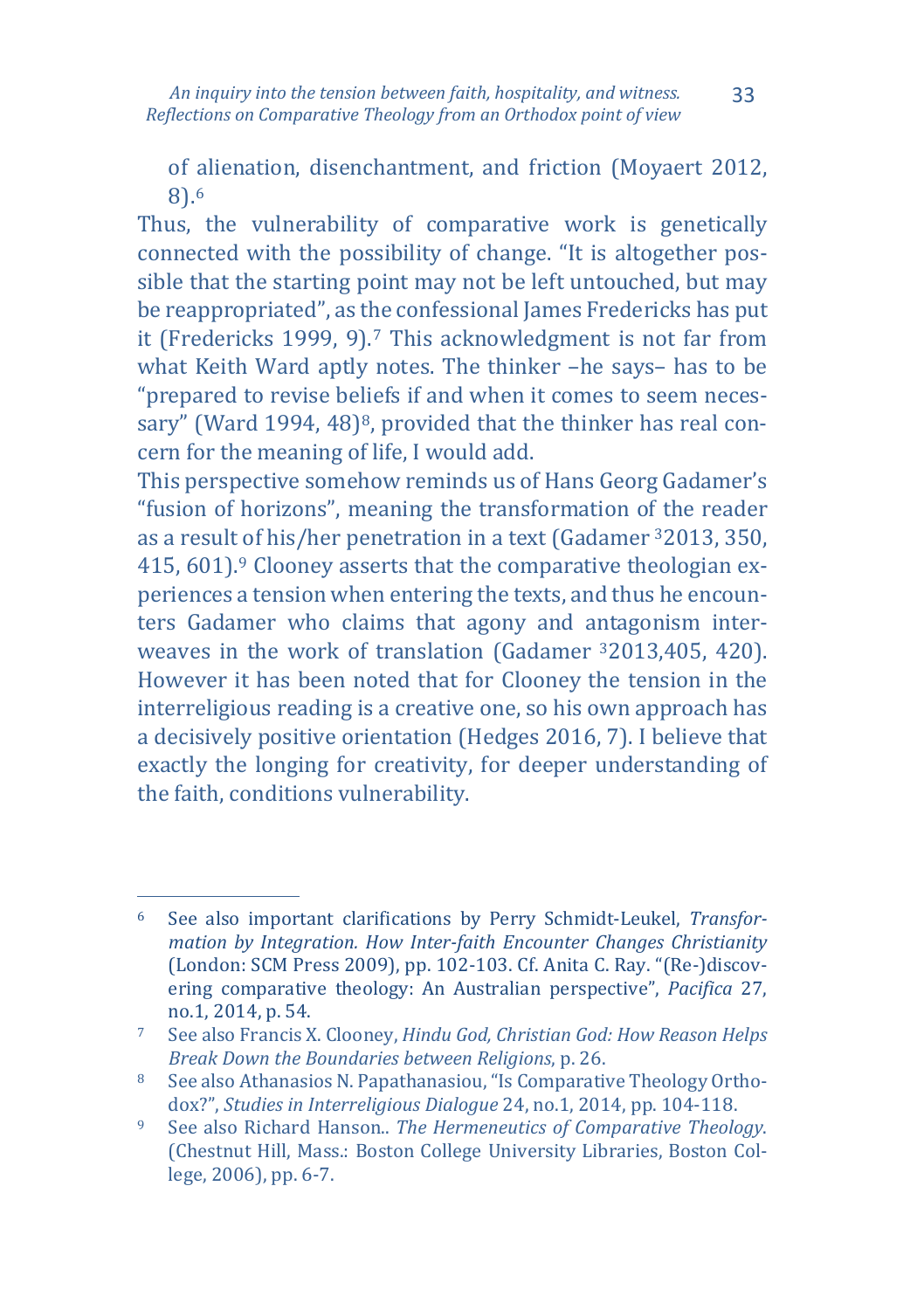In my opinion vulnerability comes to the fore with Comparative Theology, but it is not a recent invention. As I mentioned on another occasion (Papathanasiou 2014, 110), in the Christian tradition, the disciple of Christ continually finds himself confronted with the Master's challenge, "Do you also want to go away?" (John 6: 67). This challenge has not been posed by a modern advocate for human rights or by postmodern religious consumerism. It springs from the heart of Christian identity, which means that (contrary to traditionalist collectivism and nationalism), faithfulness to Christian identity implies personal reconsideration and reaffirmation! If one is a Christian (or better: if one remains a Christian), this happens because he/she is finding meaning in this faith at each given moment. Whenever he/she ceases to find meaning, he/she has no reason to remain a Christian. Personal conversion is the very heart of Christian identity; an event which is not realized once and for all, but needs to be continuously renewed (Papathanasiou 2011a). It is not by chance that in every celebration of the Holy Liturgy the faithful has to confess / reaffirm his/her faith (reciting the Creed) before proceeding to Holy Communion, although he/she is already a member of the Church.

## **3 On Theology of Religions**

Here comes the question on the relationship between Comparative Theology and the theologies of religions, that is with the typology established by Alan Race in 1983, Exclusivism, Inclusivism and Pluralism, or rather in plural (Exclusivisms, Inclusivisms and Pluralisms), because in fact each paradigm has in the meantime developed into a wide range of views (Harris, Hedges, and Hettiarachchi 2016, 1). Allow me to note, by way of example, that for the celebration of the thirteenth anniversary of Race's typology the monumental collective volume *Twenty-First Century Theologies of Religion* was published in 2016. The volume manages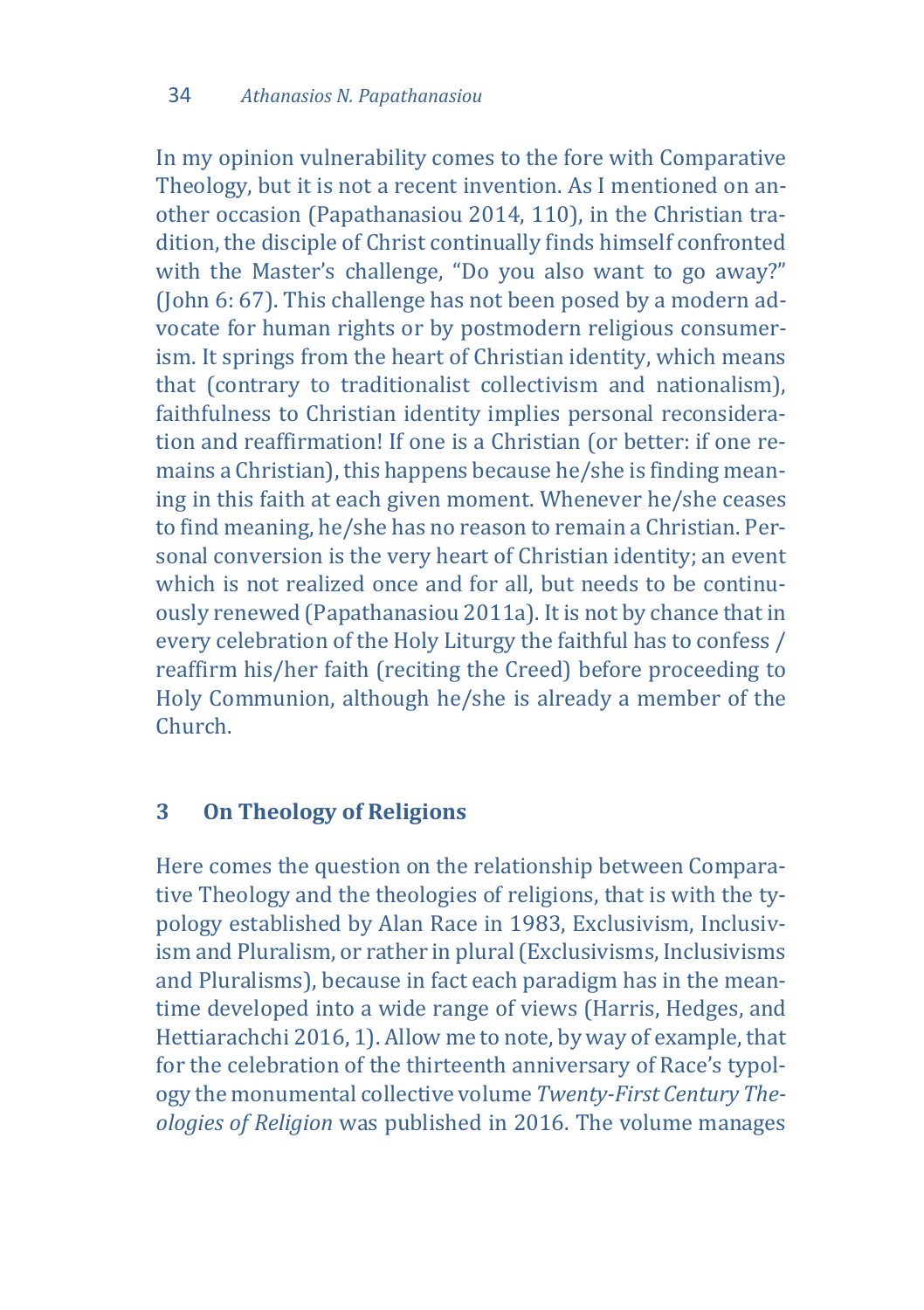to present the forest (or perhaps the jungle) of the variable contributions, criticisms and new proposals made in the course of these thirty years. One parameter is the question whether the theology of religions is still meaningful or, on the contrary, whether it has reached an impasse.

Many proponents of Comparative Theology claim that their discipline is an alternative to the theologies of religions, a decisive step beyond all of them. "At this time at the history of Christianity", it has been said, a completely satisfying theology of religions is no longer possible" (Fredericks 2004, 99).[10](#page-8-0) I personally agree that Comparative Theology offers the opportunity for new insights, but I do not share a –say– militant polarization between Comparative Theology and Theology of Religions. I believe that the tripartite scheme (Exclusivism, Inclusivism and Pluralism) can be elaborated and must be enriched, but cannot be replaced. No theologian can escape responding to the dilemmas and questions posed by the three basic options. In a few words, Comparative Theology and Theology of Religions have to work together.[11](#page-8-1)

In my opinion, to be a Christian means to accept the centrality, the universality and the finality of the Triune God and the Kingdom, as well as the distinction between the canonical and the charismatic boundaries of the Church. I strongly believe that the Christian faith is inclusivistic, regardless of how this can be expressed in sophisticated ways and freshly coined terminology (Papathanasiou 2011b). Exclusivism shrinks the living God, while pluralism deconstructs the doctrines of the Incarnation

<span id="page-8-0"></span>j <sup>10</sup> See also Francis X. Clooney, "Reading the World in Christ: From Comparison to Inclusivism". In *Christian Uniqueness Reconsidered: The Myth of a Pluralistic Theology of Religions*, edited by Gavin D'Costa, 63–80, Maryknoll, New York: Orbis, 1990, pp. 63–80.

<span id="page-8-1"></span><sup>11</sup> Pietro Lorenzo Maggioni, "Comparative Theology: Toward a Semiotic Theological Foundation." PhD diss., Graduate School of Arts and Sciences of Georgetown University, Washington DC, 2016, pp. 28, 112, mentions scholars who oppose the rejection of Theology of religions (Stephen Duffy, Kristin Beise Kiblinger and Schmidt-Leukel).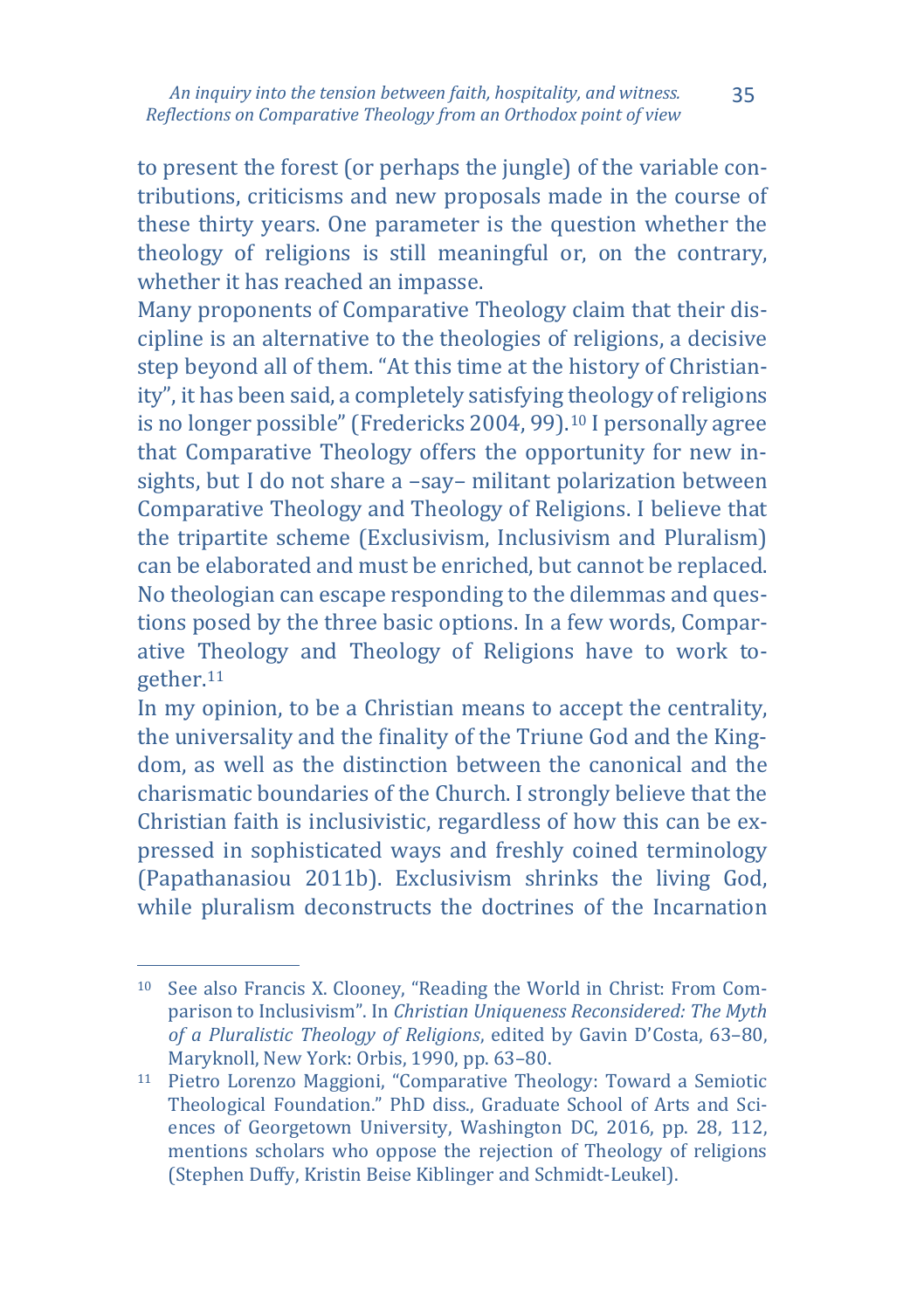and the Trinity, conceiving them merely as Greco-Roman interpretations of the divine mystery and denying their universality and finality (Race 2016, 379-383). Quite the contrary, I would repeat that "comparative theology depends on a specific theology of religions, even if that theology of religions is not explicitly worked out but only implied by the comparative theologian's confessional starting point" (Drew 2012, 1043). As Paul Ladouceur has put it, "Comparative theology can be considered the application of the notion of inclusivism to specific non-Christian religions; it does not entail a suspension of one's own faith, but rather its deployment in the context of the mystery of the divine economy for the salvation of all humans and all creation" (Ladouceur 2019, 337).[12](#page-9-0)

Allow me to open a parenthesis here in support of Christian inclusivism, which I consider important in order to understand the springboard of the Christian theologians who participate in the toils of both, theology of religion and comparative theology. I believe that inclusivism imbues the entire Christian faith and doctrine. We are all aware of the much discussed tension between Christology and Pneumatology. For some, Christology has to do with the institutional church only and represents a centripetal, exclusivist vision, while Pneumatology constitutes the process of opening up to the entire world. But this dichotomy is highly questioned. Let me repeat here that the renowned "hypostatic independence" of the three Persons of the Holy Trinity, introduced by the Orthodox Bishop George Khodr, needs to be approached in ways that neither fragment the Trinity nor negate Christ's finality. It is not only the Spirit that acts worldwide, it is also the Logos, the second Person of the Trinity, whose role has cosmic dimensions, since the *logoi*—the reason of existence of all

<span id="page-9-0"></span>j <sup>12</sup> See also Paul Ladouceur, "Religious Diversity in Modern Orthodox Thought", in: *Religions* 8, no.5, 77, 2017. https://doi.org/10.3390/rel8050077 Ladouceur 2017, a thorough presentation of modern Orhodox inclusivist approaches.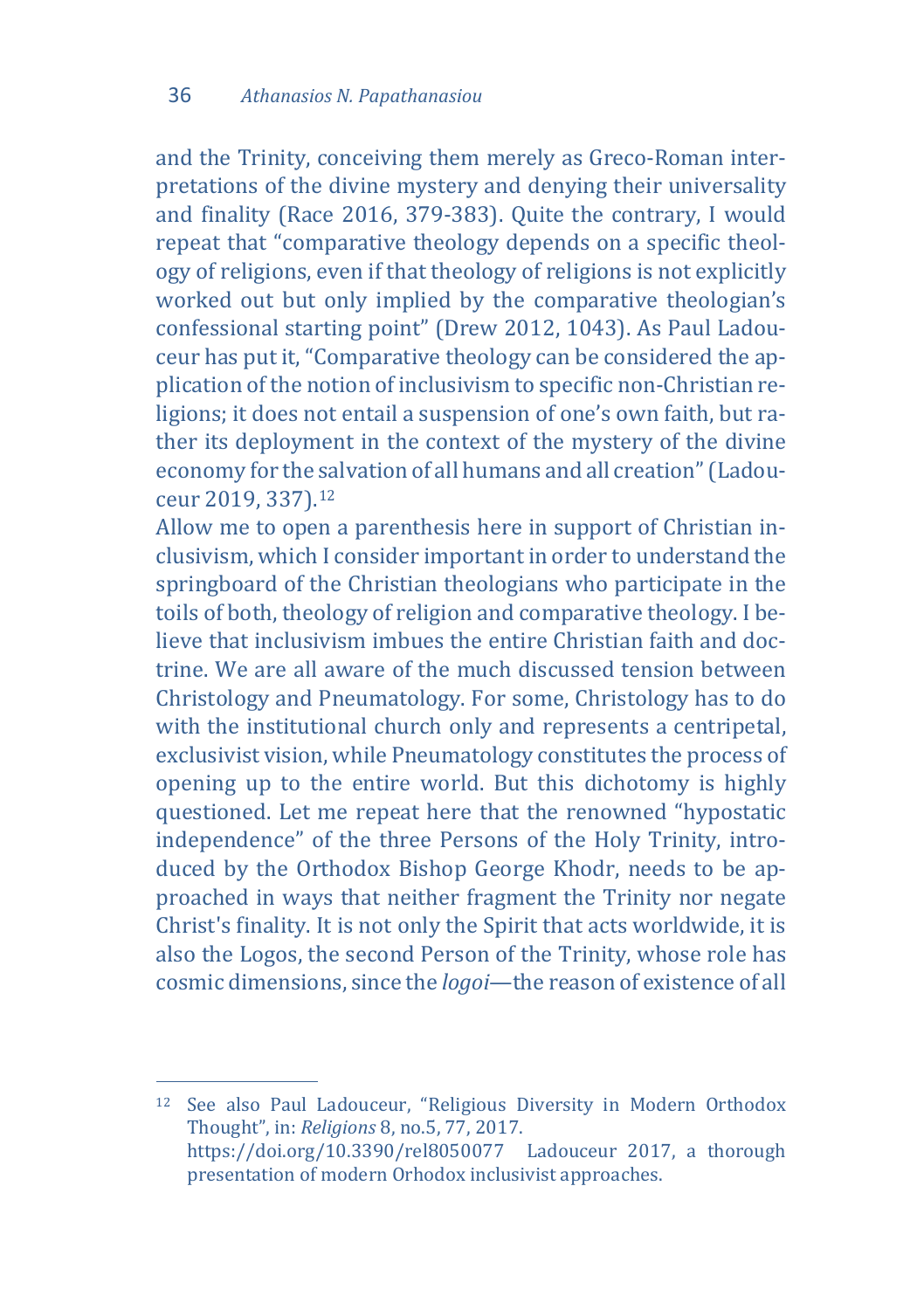*An inquiry into the tension between faith, hospitality, and witness. Reflections on Comparative Theology from an Orthodox point of view*

beings—are rooted in the God Logos. We might also pay attention to the universal action of Christ. Christ is incarnate as well as risen. That means that Christ is not only the "historical Jesus". Through the action of the Spirit, the incarnate Son has been a historical reality but also an eschatological intervention free from the bondage of history. That means that Christ is mystically acting wherever he pleases and is mystically moving the borders of his church wherever he likes. The recognition that both the Holy Spirit and Christ himself (each in their own way but not each in an autonomous way) have cosmic dimensions is of immense importance, since it takes into account the biblical assurance that the entire creation is going to encounter Christ at the *eschaton* (1 Cor.15: 28). Instead of the "hypostatic independence" I would propose the seeming paradoxical formula of "relational independence". The Spirit (or rather each Person) is free to act wherever it pleases, in an unlimited universality, but it always leads mystically to the Trinity and its Kingdom (Papathanasiou 2019, 43-44). End of the parenthesis.

Let me give a token of the inclusivistic incense of Christian worship. A hymn in the Christmas Orthodox liturgy recalls the pilgrimage of the three Magi, the three Wise Men to the newborn Christ, and urges the Christians today: "Let us find out, we faithful, where Christ is born! For this let us follow the star wherever it goes". But following the star, one could say, means that Christians have to find something really meaningful in a foreign tradition. I recall here that the Three Wise Men were led to the newborn Christ through their own religious tradition, absolutely distinct from the divine revelations made to Israel. Several church fathers have commented on that. One could say that the hymn resembles a call to the faithful to study in this perspective the *Avesta* book of Zoroastrianism or the *Bhagavad Gita* of Hinduism. According to the Gospel of Matthew the three Magi informed King Herod that they had observed "his [: the newborn King of the Jews] star" rising in the sky (Mat. 2:2), while the Jewish chief priests and teachers of the law found in their own Holy Scriptures the name of his birth place, Bethlehem (Mat. 2:4-6). John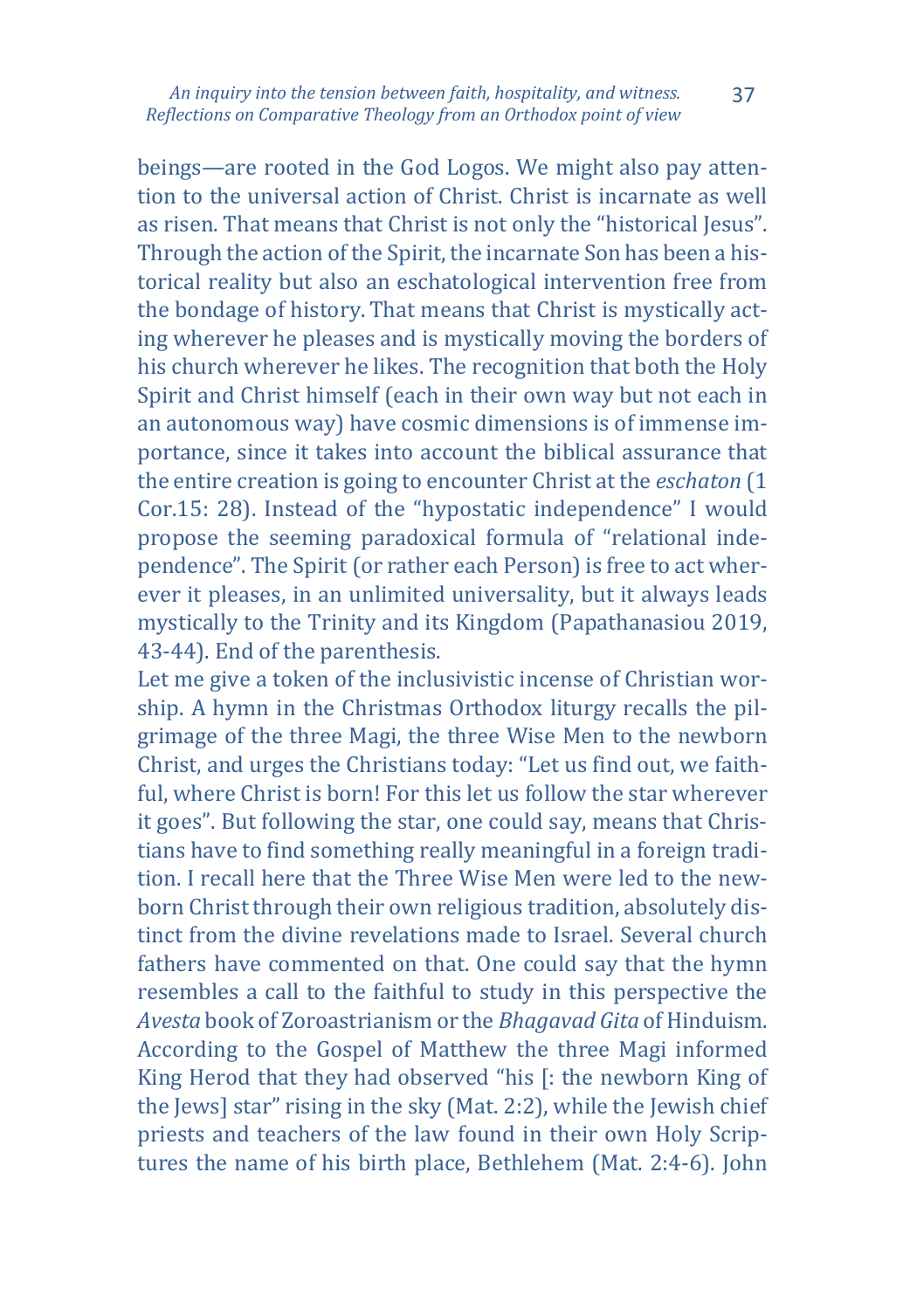Chrysostom commends that what appeared as a star was in reality God's energy or an angel; God, he says, took the initiative to address the Magi in their own religious way, yet in order to free them from the captivity of astrology (John Chrysostom 396C; see also Isidore of Pelusium 396C). On the contrary, the Jewish sages did not receive any fresh sign, apart from the old Biblical prophecy about Bethlehem. Here again Saint Irenaeus of Lyon marks the contradistinction and alludes to Saint Paul's exaltation of God's unseen initiatives (Irenaeus 871A):

And Isaiah boldly says, "I was found by those who did not seek me; I revealed myself to those who did not ask for me." But concerning Israel he says, "All day long I have held out my hands to a disobedient and obstinate people." (Rom. 10:20- 21, NIV).

In other words, encounter, investigation of God's traces outside the canonical borders, and dialogue, are all attributes of Christian theology *per se*.

In this framework it is obvious that the comparative work has to avoid the apriorism that all religions have a common essence or that all lead to the same conclusions. "The comparative theology project", says Marianne Moyaert,

embodies the virtue of hospitality […]. It does this in a very specific way, since the comparative theologian wants to be both host and guest at the same time […].Over against reducing the other to sameness (cf. pluralism) on the one hand and alienating the other (particularism), comparative theology seeks to build bridges between two text traditions while always recognizing that both are irreducible to one another. It concerns an attitude of 'active receptivity: it is making room for the stranger in one's own […] home in a way that does justice to the otherness of the other' […]. Comparing seemingly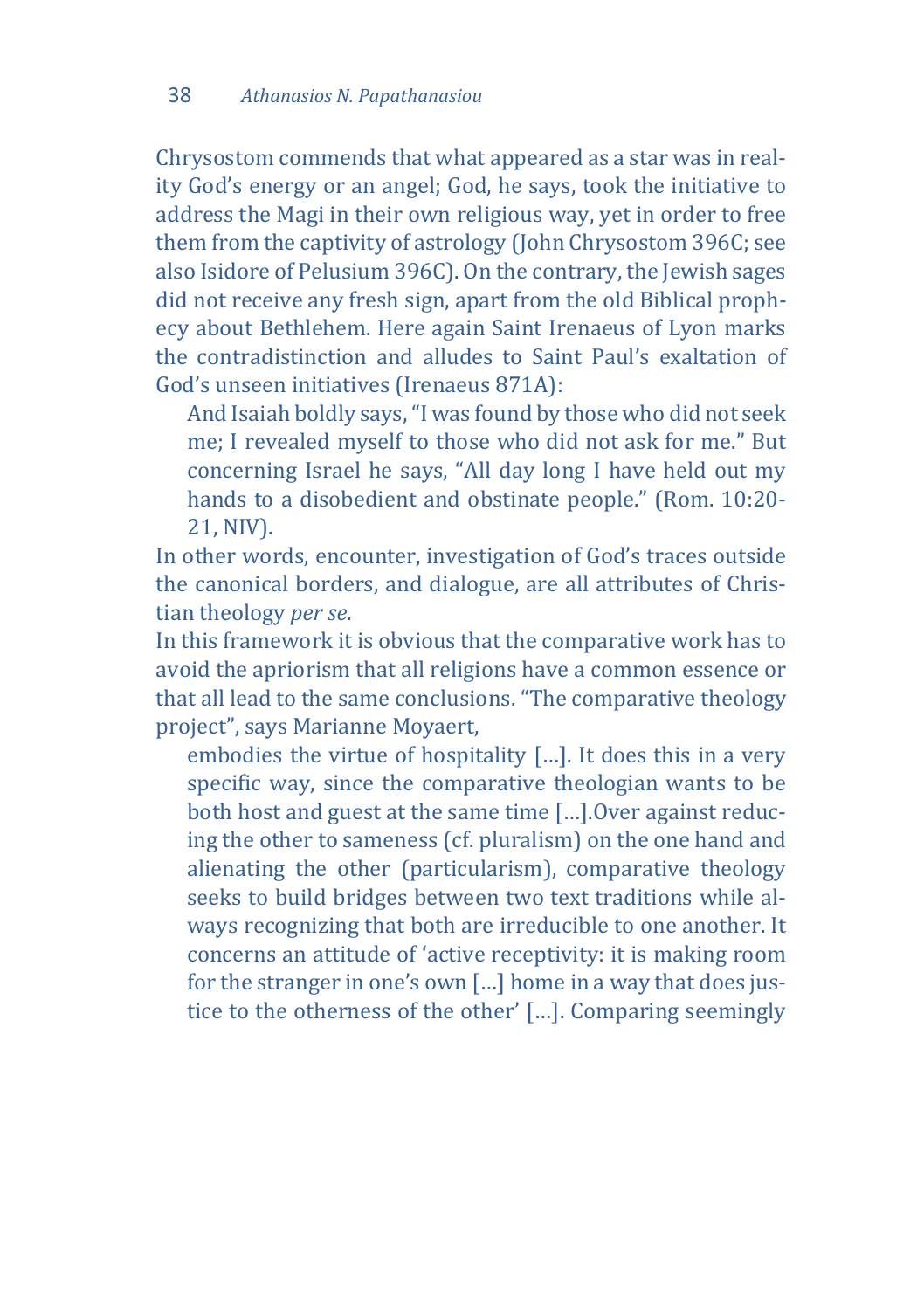incomparable texts is also an opportunity, for it opens up the possibility of creativity and innovation<sup>13</sup>.

Differences do not always mean one thing. As Leonard Swidler has emblematically pointed out, the

differences may be (1) *complementary*, as for example a stress on the prophetic rather than the mystical, (2) *analogous*, as for example, the notion of God in the Semitic religions and of sunyata [: absolute] in Mahayana Buddhism, or (3) *contradictory* where the acceptance of one entails the rejection of the other, as for example, the Judeo-Christian notion of the inviolable dignity of each individual person and the now largely disappeared Hindu custom of *suttee*, widow burning (quote by Allan Race 2016, 383).[14](#page-12-1)

Apparently the complimentary differences comprise a promising factor while contradictory differences nourish dichotomies. The ability to discern them both is really important for a meaningful encounter, be it convergence or debate (my only objection to Swidler concerns his example of *sunyata*. Insofar as *sunyata* excludes the notion of personal existence, it cannot be counted as analogous to the Biblical concept of God).

Here then comes Particularism's opposition to the Theology of Religions. Particularism claims that the differences between religions are absolute, so each tradition is "particular" to itself and therefore no interpretations or judgments about others can have

<span id="page-12-0"></span>j <sup>13</sup> Marianne Moyaert, "On Vulnerability: Probing into the Ethical Dimensions of Comparative Theology", *Religions* 3, no. 4, 2012, pp. 14-16, DOI: 10.3390/rel3041144.

<span id="page-12-1"></span><sup>14</sup> Cf. Ernst M. Valea, *Buddhist-Christian Dialogue as Theological Exchange: An Orthodox Contribution to Comparative Theology* (Eugene, Oregon: Pickwick 2015), p. xvi: "We should not look for a unifying spirituality that would eradicate theological differences, as an alleged guardian of peace and reciprocal understanding. What we should seek instead is a way of dialogue between religious traditions that can respect all, that can deal with disagreements and cherish the religions as they are".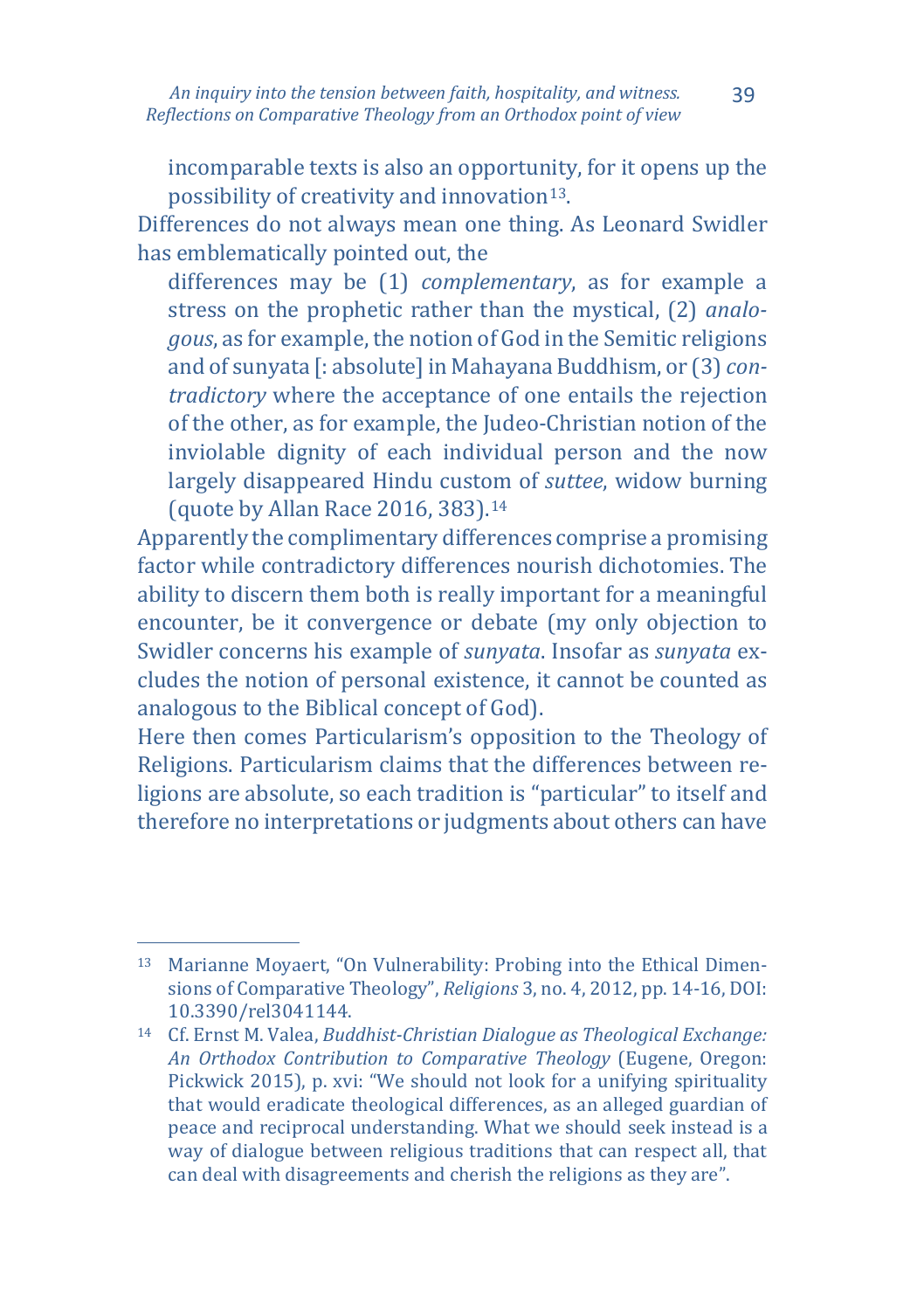real meaning[15.](#page-13-0) Particularism is right in taking into account true differences / dichotomies, but fails in recognizing any common ground or common quests. As a matter of fact, it may devolve into Exclusivism or extreme postmodernism, which no longer sees any common language. On the contrary, Comparative Theology takes into account the incommensurability between traditions but at the same time it affirms the possibility of a dialogue, hosting the other in the home tradition of the thinker. In any event Christians have been invited to "discern the spirits" (1 John 4:1) cherishing light and love wherever they are nesting, and discerning darkness and hatred wherever they are lurking.

### **4 On witness and truth claim**

As I implied at the beginning, Comparative Theology is connected to missiology. Comparative theologians' emphasis on the *theological* character of comparative work brings to the fore the issues of witness / martyria and of truth claims. As is well known, the world has long suffered under the weight of colonialist missions, cultural hegemonism and the authoritarian imposition of several "truths". It is also well known that since the middle of the 20th century, the Western world proceeded to an impressively brave self-criticism and rejected the colonialist missions. Well done! But the problem which emerged is that deep feelings of guilt led many to the rejection not only of colonialism, but also the very concept of mission and the very notion of truth claims. A manifestation of this syndrome has been the shift of interest from theology to cultural studies. The problem here is not the dialogue of theology with other disciplines (such a dialogue and

<span id="page-13-0"></span>j <sup>15</sup> Allan Race, "Afterword: Persisting with the Typology and Pluralism", in: Elizabeth J. Harris, Paul Hedges, Ahanthikumar Hettiarachchi (eds.), *Twenty-First Century Theologies of Religion: Retrospection and Future Prospects* (Leiden and Boston: Brill, 2016), p. 376.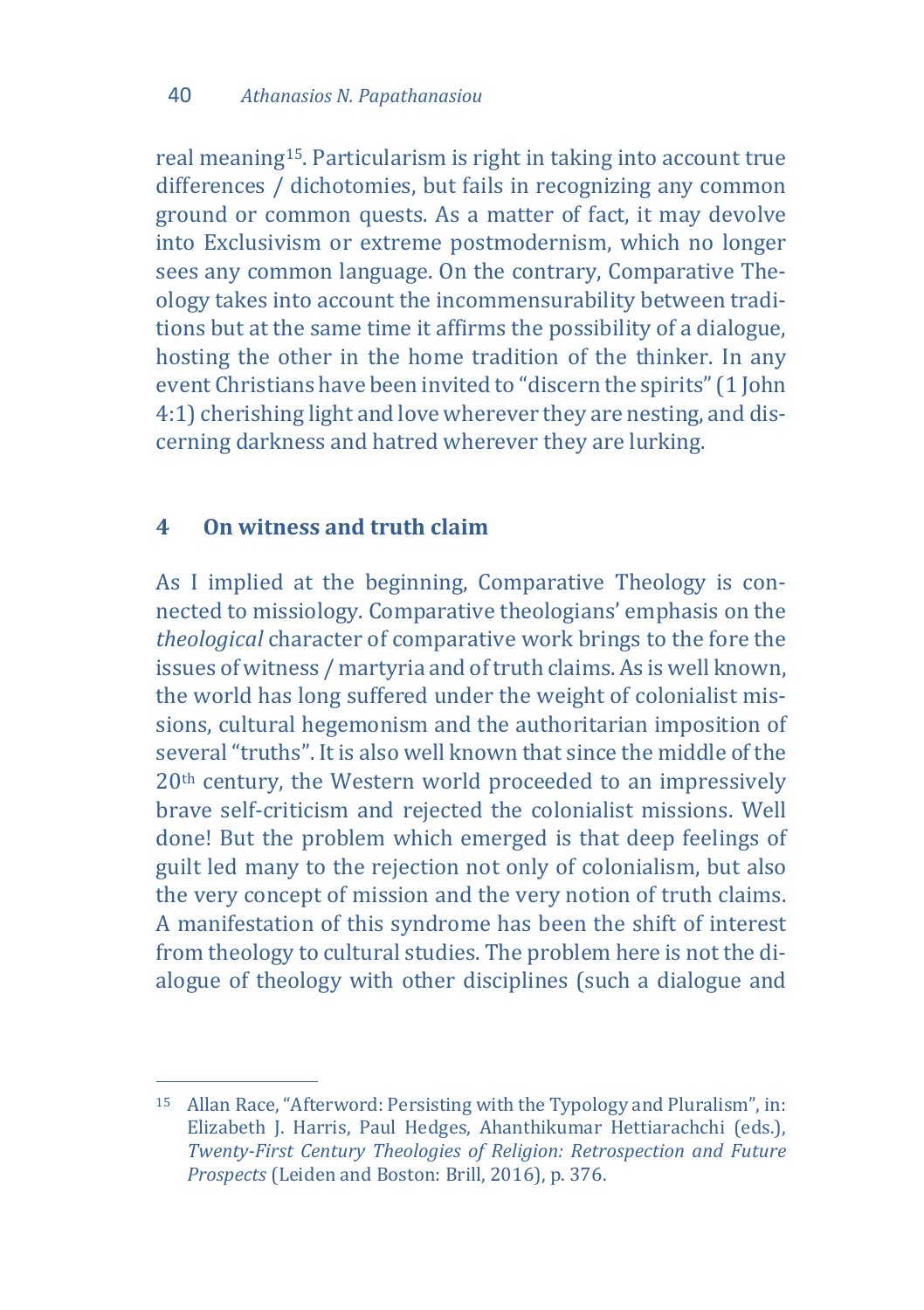even osmosis is urgently needed), but a possible eclipse of theology and discourse on the hope that we have (cf. Peter3:15). In the course of the ongoing discussion about missiology, the Roman Catholic Missiologist Robert Schreiter has aptly noted:

In terms of intercultural theology's interlocutors, it seems that the social sciences will continue to play a pre-eminent role, be that cultural anthropology, sociology and social analysis, or post-colonial studies. An important question to put here also is how intercultural theology relates to missiology or studies of Christian mission. Because of its implication in colonialism, there have been widespread efforts to distance older understandings of Christian mission and to move toward a more neutral description of the spread and the growth of Christianity in intercultural terms. Thus, professorial chairs and departments or faculties of missiology have rebranded themselves "intercultural studies" or "intercultural theology." The long-standing missiological journal *Zeitschrift für Missionswissenschaft* renamed itself *Interkulturelle Theologie*. These attempts were honest efforts to extricate missiologists from the stigma of colonialism and point to a new direction in the study of contemporary Christianity. In some instances, the rebranding was also an effort to justify a field of study in an increasingly secular and sometimes hostile university environment. Especially here a caution for intercultural theology can be found: it has to be more than an innocent description of intercultural interaction (Schreiter 2017, 96).

"More than an innocent description"! Obviously, yes! What is desperately needed is advocacy for the quest for truth. As long as this advocacy is bypassed by good-willing people, it is –alas!– usurped by fundamentalists who violently separate truth from love, truth from freedom. So we have to witness to the fact that there is no human consideration, there is no judgment or conviction which is not imbued with a truth claim. Even the claim that humans are not the proprietors of the truth (and I agree with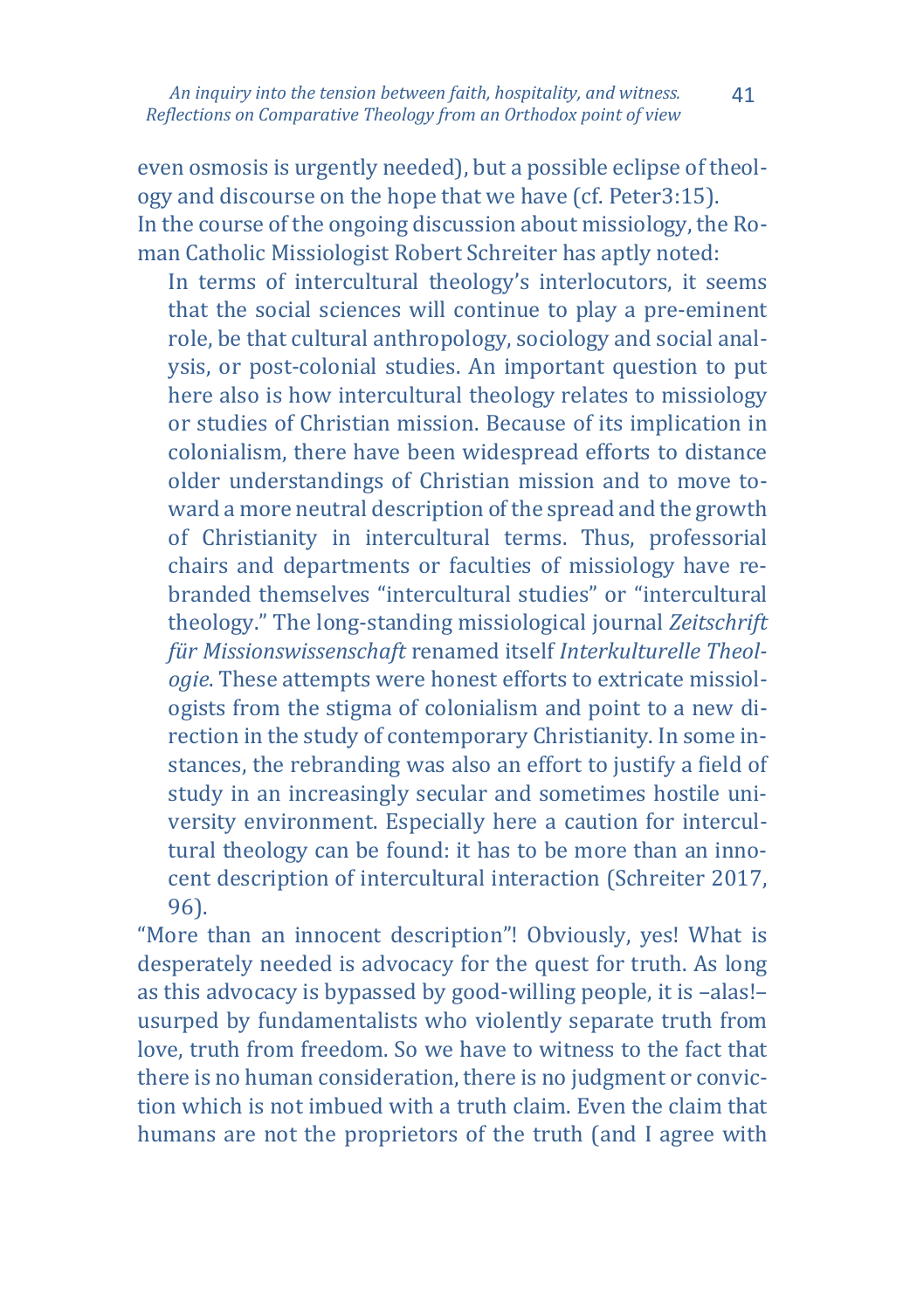that), is itself a truth claim. Even the claim that there is no universal truth (and I disagree with that), is itself a universal truth claim. This means that not only bridges but also ruptures have their own meaning, each one under certain conditions. Openness, for example, refutes bigotry. Resurrection refutes death. Liberation refutes oppression. Let us think seriously on the importance of this kind of ruptures. What will be left of theology if the comparative theologian is fascinated with certain texts but bypasses the fact that these texts may depict the serenity of an oppressing class and hush up the cries of the oppressed?[16](#page-15-0) In short, the tantalizing dilemma is not a "question of truth or no truth", but "Which kind of truth"?

### **5 Conclusion**

Comparative theology contributes a lot to deepening one's faith through God's mystical presence in religious otherness. In this process, offering hospitality to otherness and witnessing to your own faith are not two irreconcilable things. They go hand-inhand. Any encounter and any dialogue are meaningful insofar as each interlocutor has really to contribute something special. In this perspective differences are not always an obstacle but, quite the contrary, they may consist the presupposition of the encounter and a great opportunity for each part to enrich his/her own orientation. This can happen as long as differences meet on a common ground, such as human soul's thirst for enduring love, deep freedom, and endless life. When the difference proves to be

<span id="page-15-0"></span>j <sup>16</sup> Important issues related to the liberating perspective are approached by Joshua Samuel. *"*Toward a Comparative Theology of Liberation. Exploring the relevance of Comparative Theology for doing Indian Liberation Theology", *Interreligious Studies and Intercultural Theology* 1, no.1, 2017, pp. 47–67, https://doi.org/10.1558/isit.31058.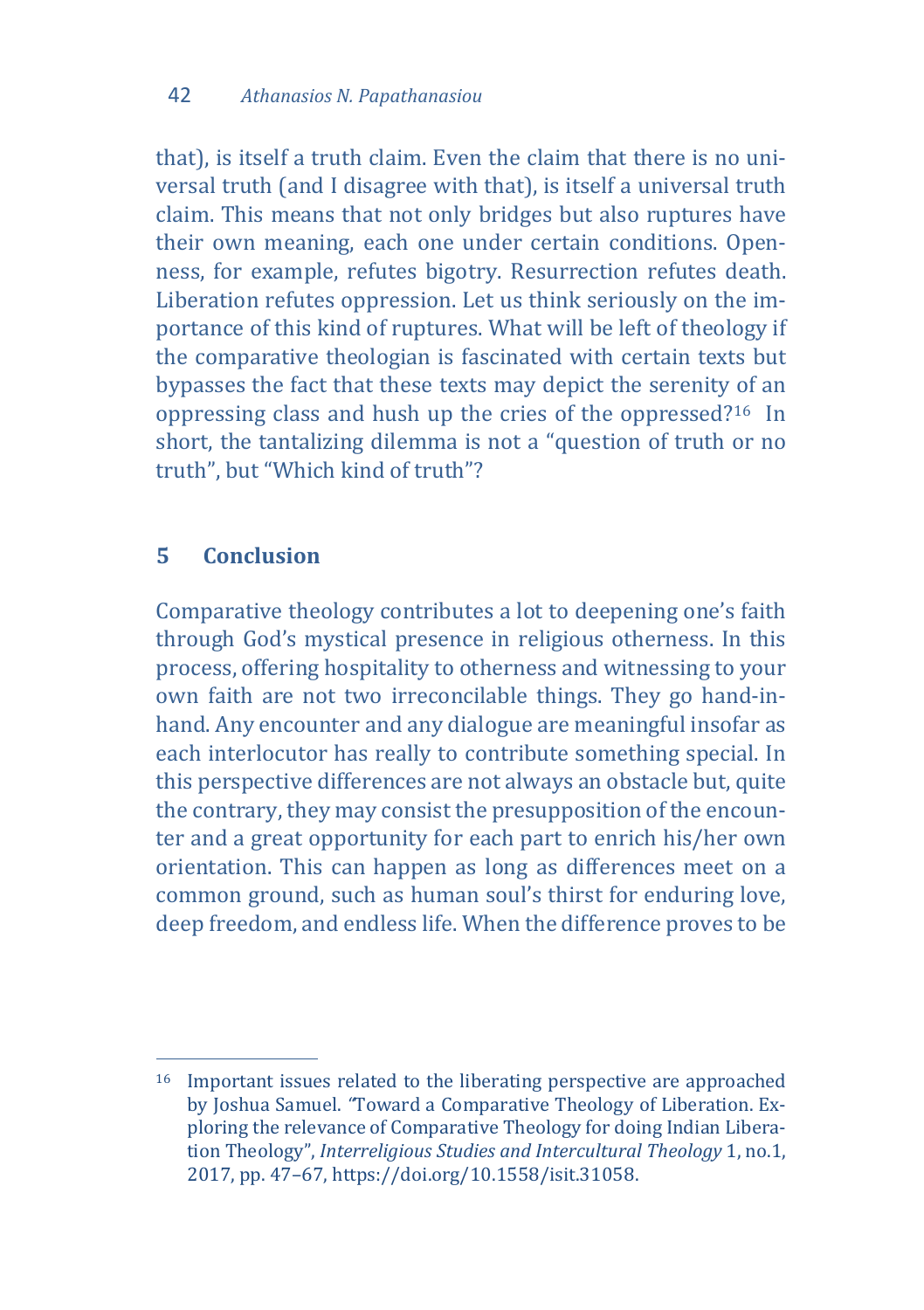a dichotomy beyond any common ground, the encounter becomes impossible. All scenarios are actually open-ended in the adventurous quest for meaning.

### **BIBLIOGRAPHY**

Chrysostom John. "Homily 8 to the Goths". PG 63:499-510.

Clooney, Francis X.. 2008. *Beyond Compare: St. Francis de Sales and Śrī Vedānta Deśika on Loving Surrender to God*. Washington D.C.: Georgetown University Press.

Clooney, Francis X.. 2010. *Comparative Theology: Deep Learning across Religious Borders*. Malden MA: Wiley – Blackwell.

Clooney Francis X.. 2001. *Hindu God, Christian God: How Reason Helps Break Down the Boundaries between Religions*. Oxford: Oxford University Press.

Clooney Francis X.. 1990. "Reading the World in Christ: From Comparison to Inclusivism". In *Christian Uniqueness Reconsidered: The Myth of a Pluralistic Theology of Religions*, edited by Gavin D'Costa, 63–80, Maryknoll, New York: Orbis.

Cornille Catherine. 2019. *Meaning and Method in Comparative Theology*. Chichester: Wiley-Blackwell.

Cornille Catherine. 2014. "The confessional nature of Comparative Theology". *Studies in Interreligious Dialogue* 24, no.1: 9-17. DOI: 10.2143/SID.24.1.3040771

Drew Rose. 2012. "Challenging Truths: Reflections on the Theological Dimension of Comparative Theology". *Religions* 3, no. 4: 1041-1053. https://doi.org/10.3390/rel3041041

Fredericks James L.. 2004. *Buddhists and Christians*. Maryknoll, New York: Orbis Books.

Fredericks James L.. 1999. *Faith among Faiths: Christian Theology and Non-Christian Religions*, New York: Paulist Press.

Gadamer Hans Georg. 32013. *Truth and Method*. Translated by Joel Weinsheimer and Donald G. Marshall. London and New York: Bloomsbury.

Gruber Judith and Ulrich Winkler. 2014. "Is Comparative Theology Catholic?", *Studies in Interreligious Dialogue* 24, no.1, 7-8. DOI: 10.2143/SID.24.1.3040770

Hanson Richard. 2006. *The Hermeneutics of Comparative Theology*. Chestnut Hill, Mass.: Boston College University Libraries, Boston College.

Hedges Paul. 2016. "Comparative Theology and Hermeneutics: A Gadamerian Approach to Interreligious Interpretation", *Religions* 7, no. 7. https://doi.org/10.3390/rel7010007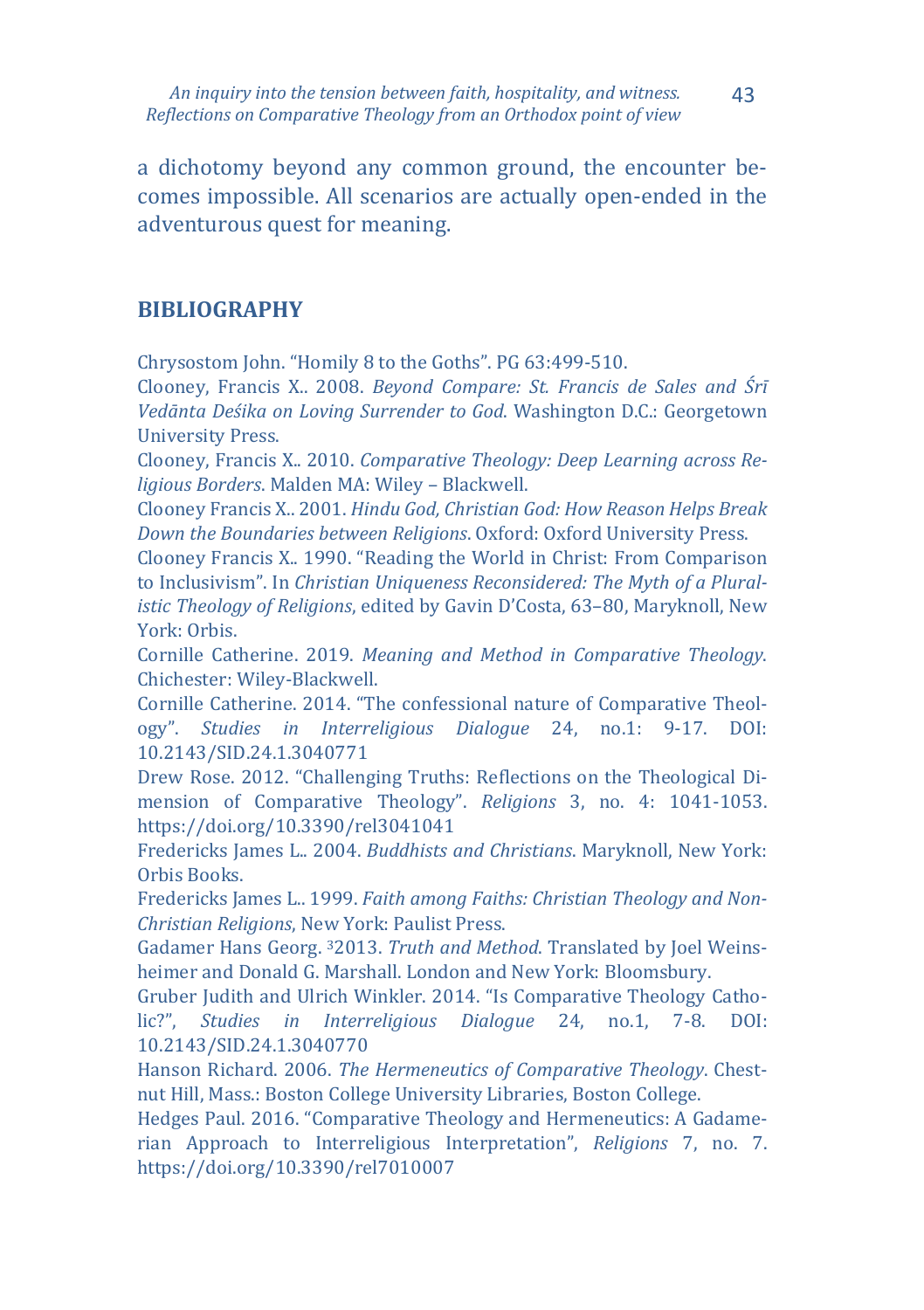Hintersteiner Norbert. 2007. "Intercultural and Interreligious (Un)Translatibility and the Comparative Theology Project", In *Naming and Thinking God in Europe Today: Theology in Global Dialogue*, edited by Norbert Hintersteiner, 465–491. Amsterdam and New York: Rodopi.

Irenaeus of Lyon, "Against Heresies". PG 7: 437A-1118.

Isidore of Pelusium, "Letter 378 to Count Olympios on the star which guided the Magi". PG 78: 396C.

Ladouceur Paul. 2017. "Religious Diversity in Modern Orthodox Thought". *Religions* 8, no.5, 77. https://doi.org/10.3390/rel8050077

Ladouceur Paul. 2019. Review of "Christine Mangala Frost. The Human Icon: A Comparative Study of Hindu and Orthodox Christian Beliefs*.* Cambridge: James Clarke, 2017". *St Vladimir's Theological Quarterly* 63, no. 3, 330-337.

Maggioni Pietro Lorenzo. 2016. "Comparative Theology: Toward a Semiotic Theological Foundation." PhD diss., Graduate School of Arts and Sciences of Georgetown University, Washington DC.

Moyaert Marianne. 2012. "On Vulnerability: Probing into the Ethical Dimensions of Comparative Theology", *Religions* 3, no. 4, 1144-1161. DOI: 10.3390/rel3041144

Papathanasiou Athanasios N.. 2011a. "Αn Orphan or a Bride? The Human Self, Collective Identities and Conversion". In *Thinking Modernity: Towards a Reconfiguration of the Relationship between Orthodox Theology and Modern Culture*, edited by Assaad E. Kattan and Fadi A. Georgi),, 133-163. Tripoli and Münster: St John of Damascus Institute of Theology, University of Balamand, Lebanon and Westphalian Wilhelm's University, Centre of Religious Studies, Münster.

Papathanasiou Athanasios N.. 2011b. "'If I cross the boundaries, you are there!' An affirmation of God's action outside the canonical boundaries of the Church", *Communio Viatorum* 53, no.3, 40-55.

Papathanasiou Athanasios N.. 2014. "Is Comparative Theology Orthodox?", *Studies in Interreligious Dialogue* 24, no.1, 104-118.

Papathanasiou Athanasios N.. 2013. "Ist komparative Theologie auch orthodox?", *Salzburger Theologische Zeitschrift* 17, no. 2, 329-348.

Papathanasiou Athanasios N.. 2019. "Mission in Orthodox Theology", In *Christian Mission, Contextual Theology, Prophetic Dialogue: Essays in Honor of Stephen B. Bevans*, edited by Dale T. Irvin and Peter C. Phan, 37-54. Maryknoll, New York: Orbis Books.

Race Allan. 2016. "Afterword: Persisting with the Typology and Pluralism". In *Twenty-First Century Theologies of Religion: Retrospection and Future Prospects*, edited by Elizabeth J. Harris, Paul Hedges and Ahanthikumar Hettiarachchi, 373-389. Leiden and Boston: Brill Rodopi.